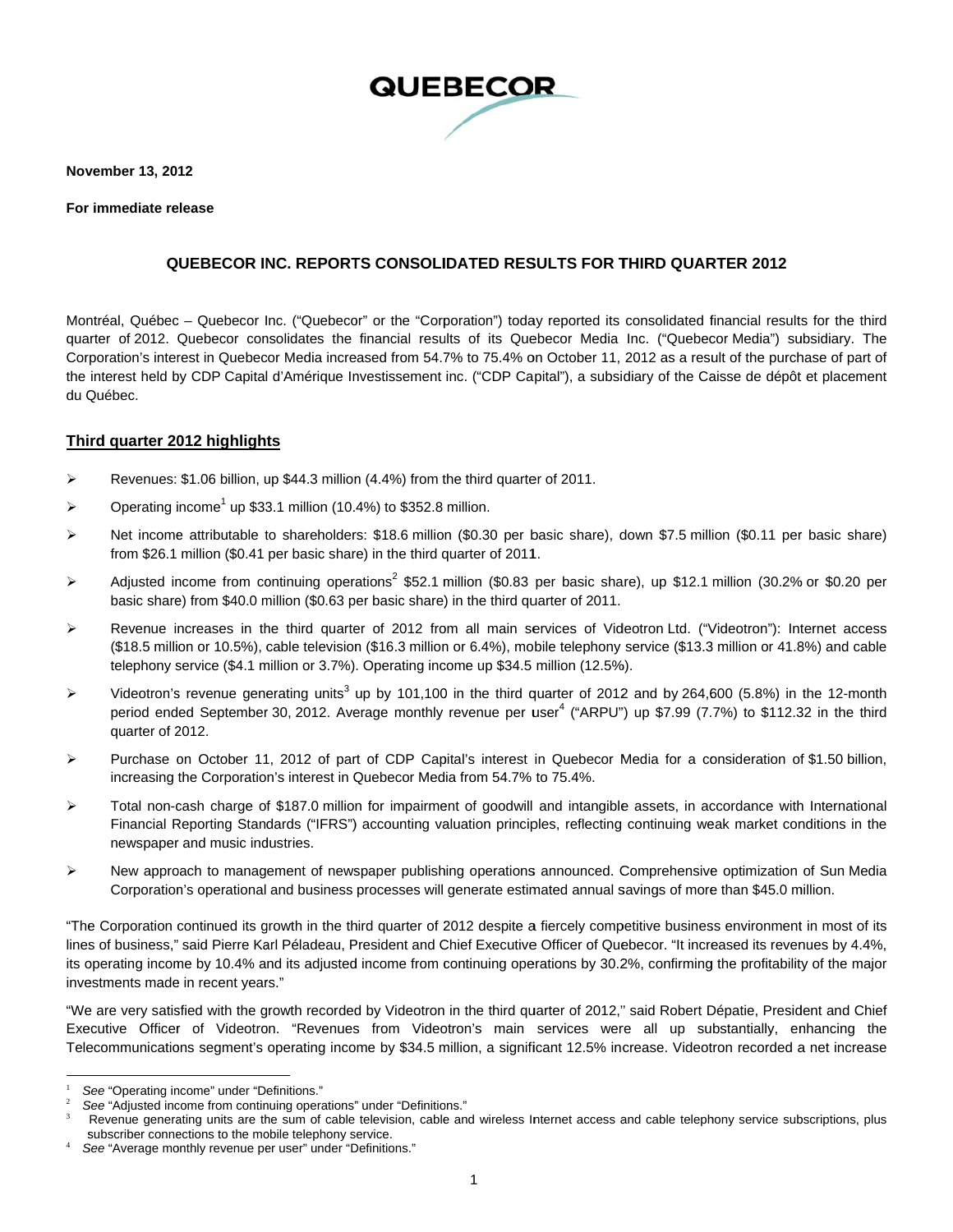of 101,100 revenue generating units and a 7.7% increase in average monthly revenue per user compared with the same period of the previous year. It is noteworthy that the cable television subscriber losses recorded in the second quarter of 2012, during the moving season, were almost entirely made up in the third quarter of 2012. In the 12-month period ended September 30, 2012, the total number of revenue generating units increased by 264,600 (5.8%). Subscriber additions to the mobile network since its launch have contributed to customer growth and increase in profitability. Videotron stands out among Canada's major telecommunications carriers with the highest quarterly growth rate in operating income."

"A major event that has occurred since the end of the second quarter of 2012 will mark Quebecor's history: the purchase of part of CDP Capital's interest in Quebecor Media for \$1.50 billion," said Jean-François Pruneau, Chief Financial Officer of Quebecor. "This transaction will enable the Corporation to benefit from the growth we anticipate for this subsidiary in the coming years, while continuing its partnership with CDP Capital. It was carried out in accordance to the Corporation's fundamental financial objectives of maintaining a sufficient level of operational and financial flexibility. This transaction was a positive for both our financial partner, which has supported us since the creation of Quebecor Media in 2000, and our shareholders."

To allow the News Media segment the decision-making and operational flexibility it needs to respond effectively to the profound upheaval in the media industry around the world, Sun Media Corporation undertook a comprehensive review of its approach and business processes. Its innovative plan will streamline decision-making and operational structures in order to achieve greater efficiency in all activities, from the editorial to the industrial operations. Sun Media Corporation is also planning to redesign its sales activities to strengthen its business strategy. At a time of negative growth in the industry, maintaining reasonable cost-effectiveness is essential. This objective will be achieved in the News Media segment through improved execution and greater responsiveness to customer' needs and to local and national business opportunities, combined with the estimated annual savings of more than \$45.0 million that will be generated by the new program.

In summary, the third quarter of 2012 was marked by excellent financial results and by ongoing restructuring and adaptation efforts by the Corporation's segments. In addition, immediately after the end of the quarter, the Corporation concluded one of the largest financial transactions in the history of Quebecor Media aimed at continuing the achievement of its business development, profitability and growth objectives.

#### **Table 1**

#### **Quebecor third quarter financial highlights, 2008 to 2012**

(in millions of Canadian dollars, except per share data)

|                                                    | 2012 <sup>1</sup> | 2011 <sup>1</sup> | $2010^{1}$  | $2009^2$    | $2008^2$    |
|----------------------------------------------------|-------------------|-------------------|-------------|-------------|-------------|
|                                                    |                   |                   |             |             |             |
| Revenues                                           | \$1,059.1         | \$1,014.8         | \$<br>969.9 | \$<br>924.5 | \$<br>915.0 |
| Operating income                                   | 352.8             | 319.7             | 332.0       | 301.1       | 277.4       |
| Net income from continuing operations attributable |                   |                   |             |             |             |
| to shareholders                                    | 18.6              | 26.1              | 83.0        | 67.8        | 45.7        |
| Net income attributable to shareholders            | 18.6              | 26.1              | 83.0        | 69.4        | 45.7        |
| Adjusted income from continuing operations         | 52.1              | 40.0              | 56.1        | 52.9        | 42.5        |
| Per basic share:                                   |                   |                   |             |             |             |
| Net income from continuing operations              |                   |                   |             |             |             |
| attributable to shareholders                       | 0.30              | 0.41              | 1.29        | 1.06        | 0.71        |
| Net income attributable to shareholders            | 0.30              | 0.41              | 1.29        | 1.08        | 0.71        |
| Adjusted income from continuing operations         | 0.83              | 0.63              | 0.87        | 0.82        | 0.66        |

1 Financial figures for the third quarters of years 2010 to 2012 are presented in accordance with IFRS.

2 Financial figures for the third quarters of years 2008 and 2009 are presented in accordance with Canadian Generally Accepted Accounting Principles.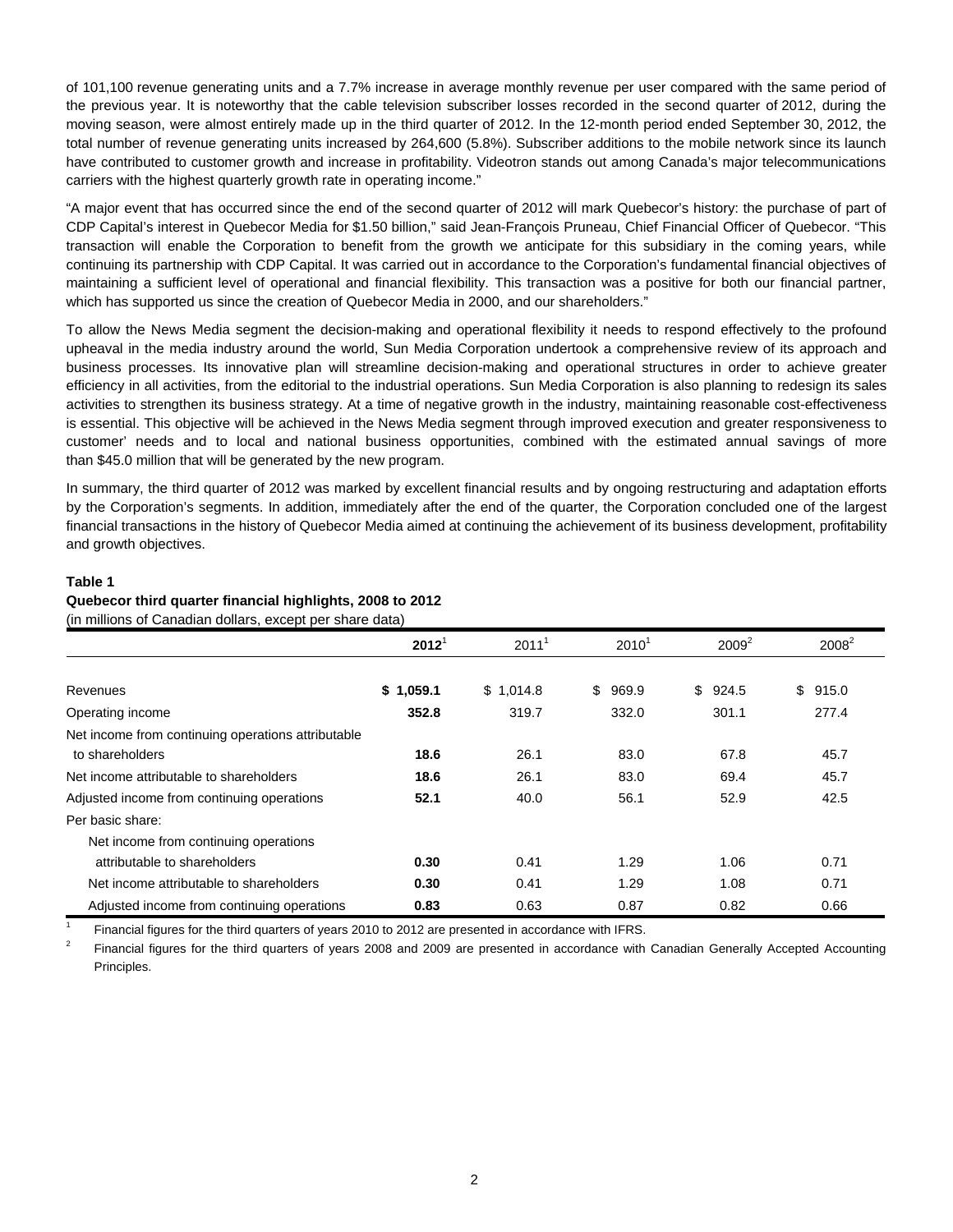### **2012/2011 third quarter comparison**

**Revenues:** \$1.06 billion, an increase of \$44.3 million (4.4%).

- Revenues increased in Telecommunications (\$47.6 million or 7.8% of segment revenues), Broadcasting (\$9.7 million or 10.9%) and Interactive Technologies and Communications (\$3.8 million or 12.7%).
- Revenues decreased in News Media (\$7.6 million or -3.2%) and Leisure and Entertainment (\$0.8 million or -1.1%).

**Operating income:** \$352.8 million, an increase of \$33.1 million (10.4%).

- Operating income increased in Telecommunications (\$34.5 million or 12.5% of segment operating income), Broadcasting (\$4.0 million or 133.3%) and Head Office (\$5.6 million). The increase at Head Office was caused mainly by the favourable variance in the fair value of stock options.
- Operating income decreased in News Media (\$5.6 million or -19.2%), Interactive Technologies and Communications (\$2.8 million or -87.5%) and Leisure and Entertainment (\$2.6 million or -22.6%).
- The change in the fair value of Quebecor Media stock options resulted in a \$2.4 million favourable variance in the stock-based compensation charge in the third quarter of 2012 compared with the same period of 2011. The change in the fair value of Quebecor stock options resulted in a \$6.7 million favourable variance in the Corporation's stock-based compensation charge in the third quarter of 2012.

**Net income attributable to shareholders:** \$18.6 million (\$0.30 per basic share) compared with \$26.1 million (\$0.41 per basic share) in the third quarter of 2011, a decrease of \$7.5 million (\$0.11 per basic share).

- The unfavourable variance was due primarily to:
	- o recognition of a \$187.0 million charge for impairment of goodwill and intangible assets in the third quarter of 2012;
	- o \$36.8 million increase in charge for restructuring of operations, impairment of assets and other special items;
	- o \$15.7 million increase in amortization charge.

Partially offset by:

- o \$152.1 million favourable variance in gain on valuation and translation of financial instruments;
- o \$33.1 million increase in operating income;
- o recognition of a \$34.8 million favourable adjustment to deferred income taxes;
- o \$6.5 million decrease in financial expenses.

**Adjusted income from continuing operations:** \$52.1 million in the third quarter of 2012 (\$0.83 per basic share) compared with \$40.0 million (\$0.63 per basic share) in the same quarter of 2011, an increase of \$12.1 million (\$0.20 per basic share).

#### **2012/2011 year-to-date comparison**

**Revenues:** \$3.21 billion, an increase of \$150.8 million (4.9%).

- Revenues increased in Telecommunications (\$160.9 million or 9.0% of segment revenues), Interactive Technologies and Communications (\$24.8 million or 29.2%) and Broadcasting (\$18.3 million or 5.8%).
- Revenues decreased in News Media (\$27.3 million or -3.7%) and Leisure and Entertainment (\$3.7 million or -1.8%).

**Operating income:** \$1.03 billion, an increase of \$60.3 million (6.2%).

- Operating income increased in Telecommunications (\$110.5 million or 13.7% of segment operating income) and Interactive Technologies and Communications (\$1.0 million or 18.5%).
- Operating income decreased in News Media (\$26.6 million or -25.8%), Leisure and Entertainment (\$10.9 million or -57.4%), Broadcasting (\$9.0 million or -30.1%), and Head Office (\$4.7 million). The decrease at Head Office mainly reflects the unfavourable variance in the fair value of stock options.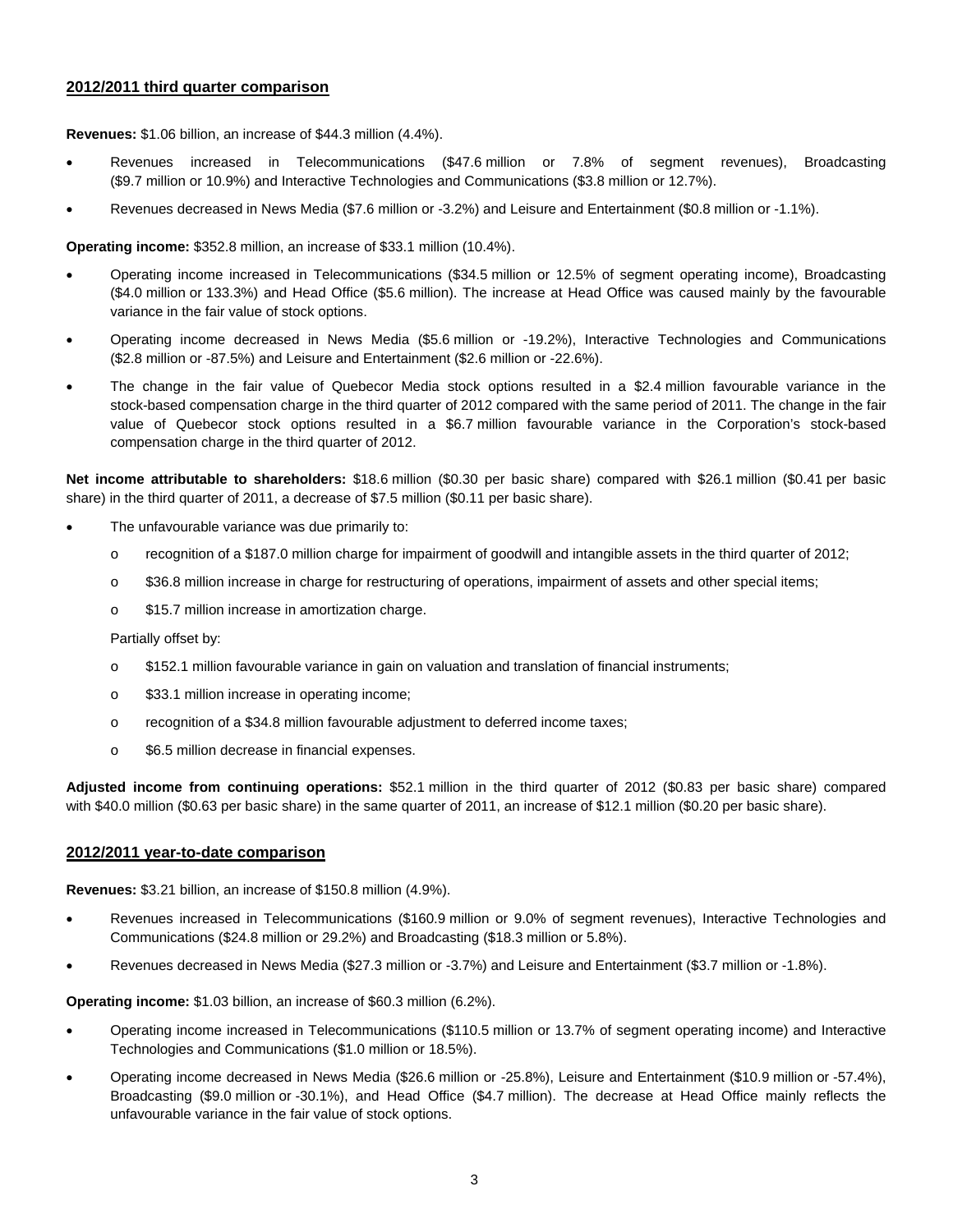• The change in the fair value of Quebecor Media stock options resulted in a \$7.3 million unfavourable variance in the stock-based compensation charge in the first nine months of 2012 compared with the same period of 2011. The change in the fair value of Quebecor stock options resulted in a \$7.6 million unfavourable variance in the Corporation's stock-based compensation charge in the first nine months of 2012.

**Net income attributable to shareholders:** \$158.5 million (\$2.50 per basic share) compared with \$115.6 million (\$1.80 per basic share) in the first nine months of 2011, an increase of \$42.9 million (\$0.70 per basic share).

- The increase was due mainly to:
	- o \$269.4 million favourable variance in gain on valuation and translation of financial instruments;
	- o \$60.3 million increase in operating income.

Partially offset by:

- o \$201.5 million charge for impairment of goodwill and intangible assets recorded in the first nine months of 2012;
- o \$58.9 million increase in amortization charge;
- o \$9.8 million increase in charge for restructuring of operations, impairment of assets and other special items.

**Adjusted income from continuing operations:** \$140.1 million in the first nine months of 2012 (\$2.22 per basic share) compared with \$135.9 million (\$2.12 per basic share) in the same period of 2011, an increase of \$4.2 million (\$0.10 per basic share).

### **Financing activities**

- The Corporation increased its interest in Quebecor Media further to the closing of the following transactions on October 11, 2012:
	- o Quebecor Media repurchased 20,351,307 of its common shares held by CDP Capital for an aggregate purchase price of \$1.0 billion paid in cash. All the repurchased shares were cancelled;
	- o Quebecor purchased 10,175,653 common shares of Quebecor Media held by CDP Capital, in consideration of the issuance by Quebecor to CDP Capital of \$500.0 million aggregate principal amount of subordinated debentures, bearing interest at 4 1/8% and maturing in 2018, which are convertible into Class B Subordinate Voting Shares of Quebecor ("Class B Shares").

Following the completion of these transactions, Quebecor's interest in Quebecor Media increased from 54.7% to 75.4% and CDP Capital's interest decreased from 45.3% to 24.6%.

- To carry out the purchase of 20,351,307 of its common shares for an aggregate purchase price of \$1.0 billion, Quebecor Media was able to take advantage of favourable conditions on the debt markets. The following financial operations were carried out by Quebecor Media as part of this major transaction:
	- o Issuance, on October 11, 2012, of US\$850.0 million aggregate principal amount of Senior Notes bearing interest at 5 3/4% and maturing in 2023, and \$500.0 million aggregate principal amount of Senior Notes bearing interest at 6 5/8% and maturing in 2023, the latter being one of the largest single-tranche high-yield offerings ever completed in Canada;
	- o Quebecor Media increased the size of the offering as a result of oversubscription and favourable financing terms, which provided an opportunity to extend the maturities of its credit instruments by redeeming US\$320.0 million in aggregate principal amount of its 7 3/4% Senior Notes issued in 2007 and maturing in 2016. This transaction generated a loss on debt refinancing of approximately \$60.0 million (before income tax) to be recorded in the fourth quarter of 2012.

#### **Dividends**

On November 12, 2012, the Board of Directors of Quebecor declared a quarterly dividend of \$0.05 per share on Class A Multiple Voting Shares ("Class A shares") and Class B shares payable on December 24, 2012 to shareholders of record at the close of business on November 29, 2012. This dividend is designated to be an eligible dividend, as provided under subsection 89(14) of the Canadian *Income Tax Act* and its provincial counterpart.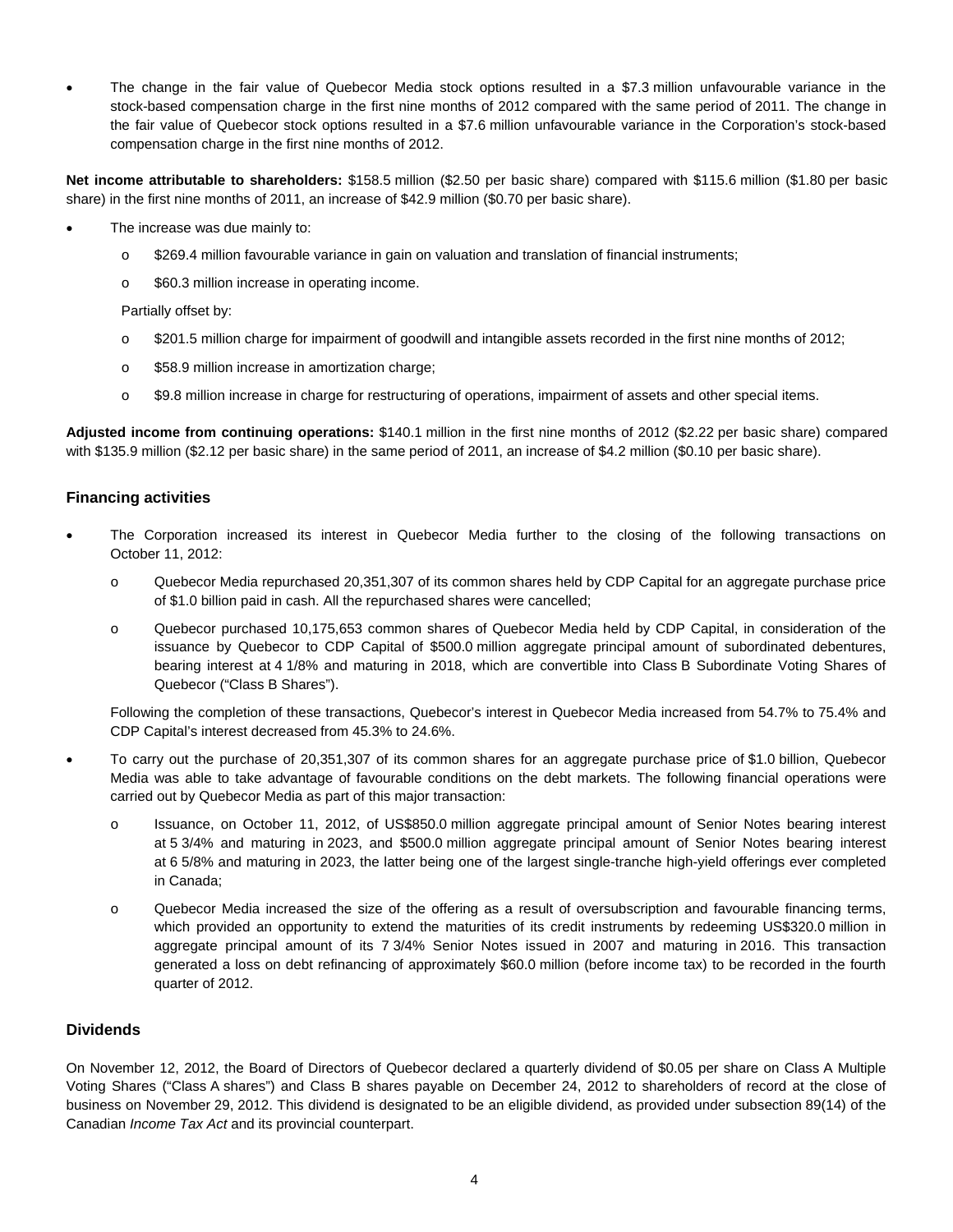#### **Normal course issuer bid**

On August 9, 2012, the Corporation filed a normal course issuer bid to purchase for cancellation a maximum of 980,357 Class A shares, representing approximately 5% of the issued and outstanding Class A shares, and a maximum of 4,351,276 Class B shares, representing approximately 10% of the public float for Class B shares as of July 31, 2012. Purchases can be made from August 13, 2012 to August 12, 2013 at prevailing market prices, on the open market, through the facilities of the Toronto Stock Exchange. All shares purchased under the bid have been or will be cancelled.

During the third quarter of 2012, the Corporation purchased and cancelled 585,100 Class B shares for a total cash consideration of \$20.5 million. The excess of \$16.1 million in the purchase price over the carrying value of the repurchased Class B shares was recorded as a reduction in retained earnings.

During the first nine months of 2012, the Corporation purchased and cancelled 728,500 Class B shares for a total cash consideration of \$25.8 million. The excess of \$20.3 million in the purchase price over the carrying value of the repurchased Class B shares was recorded as a reduction in retained earnings.

#### **Detailed financial information**

For a detailed analysis of Quebecor's third quarter 2012 results, please refer to the Management Discussion and Analysis and consolidated financial statements of Quebecor, available on the Corporation's website at: <http://www.quebecor.com/en/quarterly\_doc\_quebecor\_inc> or from the SEDAR filing service at <www.sedar.com>.

#### **Conference call for investors and webcast**

Quebecor will hold a conference call to discuss its third quarter 2012 results on November 13, 2012, at 11 a.m. EST. There will be a question period reserved for financial analysts. To access the conference call, please dial 1 877 293-8052, access code for participants 58308#. A tape recording of the call will be available from November 13 to December 9, 2012 by dialling 1 877 293-8133, conference number 860735#, access code for participants 58308#. The conference call will also be broadcast live on Quebecor's website at <www.quebecor.com/en/content/conference-call>. It is advisable to ensure the appropriate software is installed before accessing the call. Instructions and links to free player downloads are available at the Internet address shown above.

#### **Cautionary statement regarding forward-looking statements**

The statements in this press release that are not historical facts are forward-looking statements and are subject to significant known and unknown risks, uncertainties and assumptions which could cause Quebecor's actual results for future periods to differ materially from those set forth in the forward-looking statements. Forward-looking statements may be identified by the use of the conditional or by forward-looking terminology such as the terms "plans," "expects," "may," "anticipates," "intends," "estimates," "projects," "seeks," "believes," or similar terms, variations of such terms or the negative of such terms. Certain factors that may cause actual results to differ from current expectations include seasonality (including seasonal fluctuations in customer orders), operating risk (including fluctuations in demand for Quebecor's products and pricing actions by competitors), insurance risk, risks associated with capital investment (including risks related to technological development and equipment availability and breakdown), environmental risks, risks associated with labour agreements, risks associated with commodities and energy prices (including fluctuations in the cost and availability of raw materials), credit risk, financial risks, debt risks, risks related to interest rate fluctuations, foreign exchange risks, risks associated with government acts and regulations, risks related to changes in tax legislation, and changes in the general political and economic environment. Investors and others are cautioned that the foregoing list of factors that may affect future results is not exhaustive and that undue reliance should not be placed on any forward-looking statements. For more information on the risks, uncertainties and assumptions that could cause Quebecor's actual results to differ from current expectations, please refer to Quebecor's public filings available at <www.sedar.com> and <www.quebecor.com> including, in particular, the "Risks and Uncertainties" section of Quebecor's Management Discussion and Analysis for the year ended December 31, 2011.

The forward-looking statements in this press release reflect Quebecor's expectations as of November 13, 2012, and are subject to change after that date. Quebecor expressly disclaims any obligation or intention to update or revise any forward-looking statements, whether as a result of new information, future events or otherwise, except as required by applicable securities laws.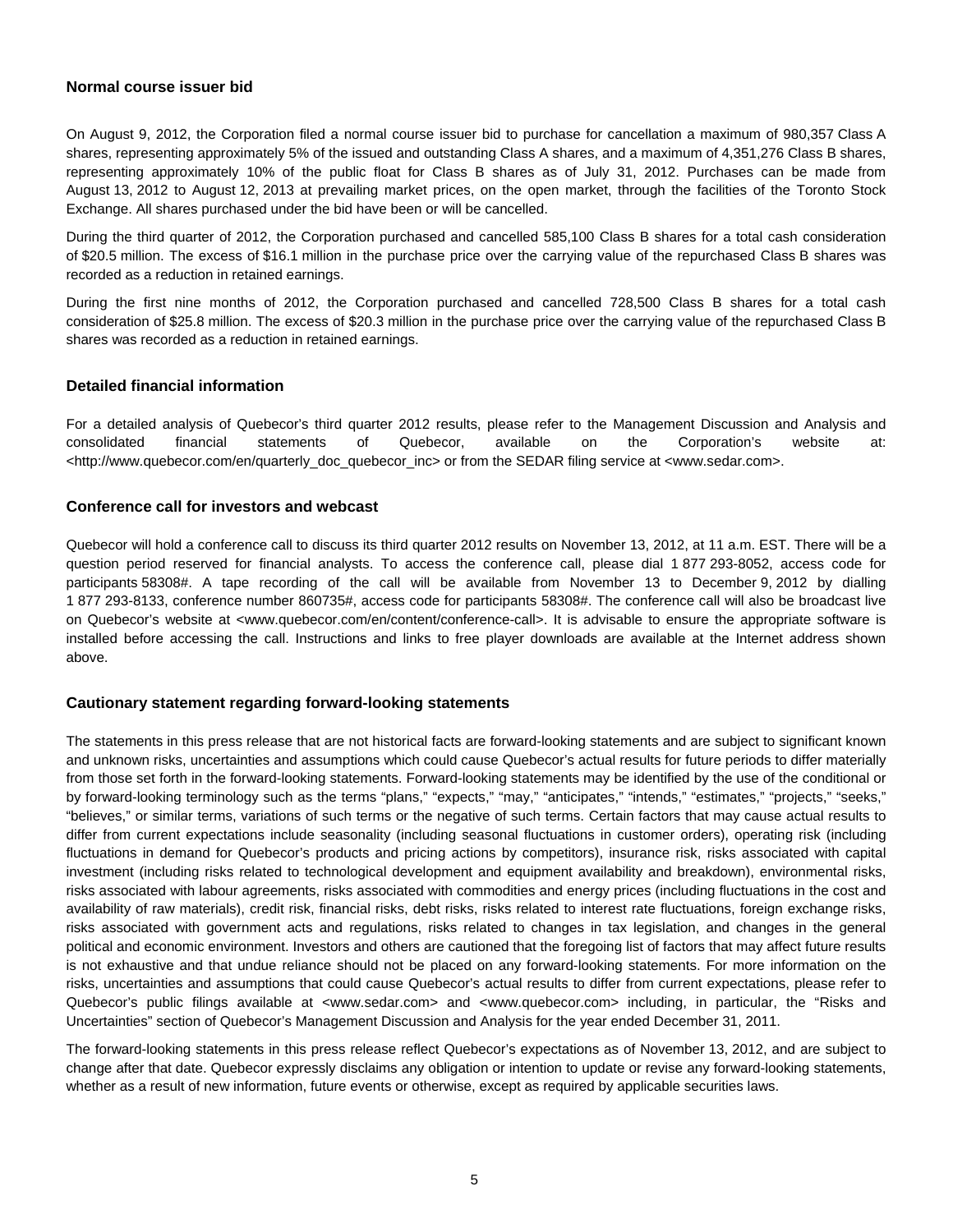#### **The Corporation**

Quebecor Inc. (TSX: QBR.A, QBR.B) is a holding company with a 75.4% interest in Quebecor Media Inc., one of Canada's largest media groups, with more than 16,000 employees. Quebecor Media Inc., through its subsidiary Videotron Ltd., is an integrated communications company engaged in cable television, interactive multimedia development, Internet access services, cable telephony and mobile telephony. Through Sun Media Corporation, Quebecor Media Inc. is the largest publisher of newspapers in Canada. It also operates Canoe.ca and its network of English- and French-language Internet properties in Canada. In the broadcasting sector, Quebecor Media Inc. operates, through TVA Group Inc., the number one French-language conventional television network in Québec, a number of specialty channels, and, through Sun Media Corporation, the English-language SUN News channel. Another subsidiary of Quebecor Media Inc., Nurun Inc., is a major interactive technologies and communications agency with offices in Canada, the United States, Europe and Asia. Quebecor Media Inc. is also active in magazine publishing (Publications TVA Inc.), book publishing and distribution (Sogides Group Inc., CEC Publishing Inc.), the production, distribution and retailing of cultural products (Archambault Group Inc., TVA Films), video game development (BlooBuzz Studios, L.P.), DVD, Blu-ray disc and videogame rental and retailing (Le SuperClub Vidéotron ltée), the printing and distribution of community newspapers and flyers (Quebecor Media Printing Inc., Quebecor Media Network Inc.), news content production and distribution (QMI Agency), multiplatform advertising solutions (QMI Sales) and the publishing of printed and online directories, through Quebecor  $MediaPaaes^{TM}$ .

– 30 –

#### **Sources:**

Jean-François Pruneau **Martin Tremblay** Martin Tremblay Chief Financial Officer Vice President, Public Affairs Quebecor Inc. and Quebecor Media Inc. Quebecor Media Inc. jean-francois.pruneau@quebecor.com martin.tremblay@quebecor.com 514 380-4144 514 380-1985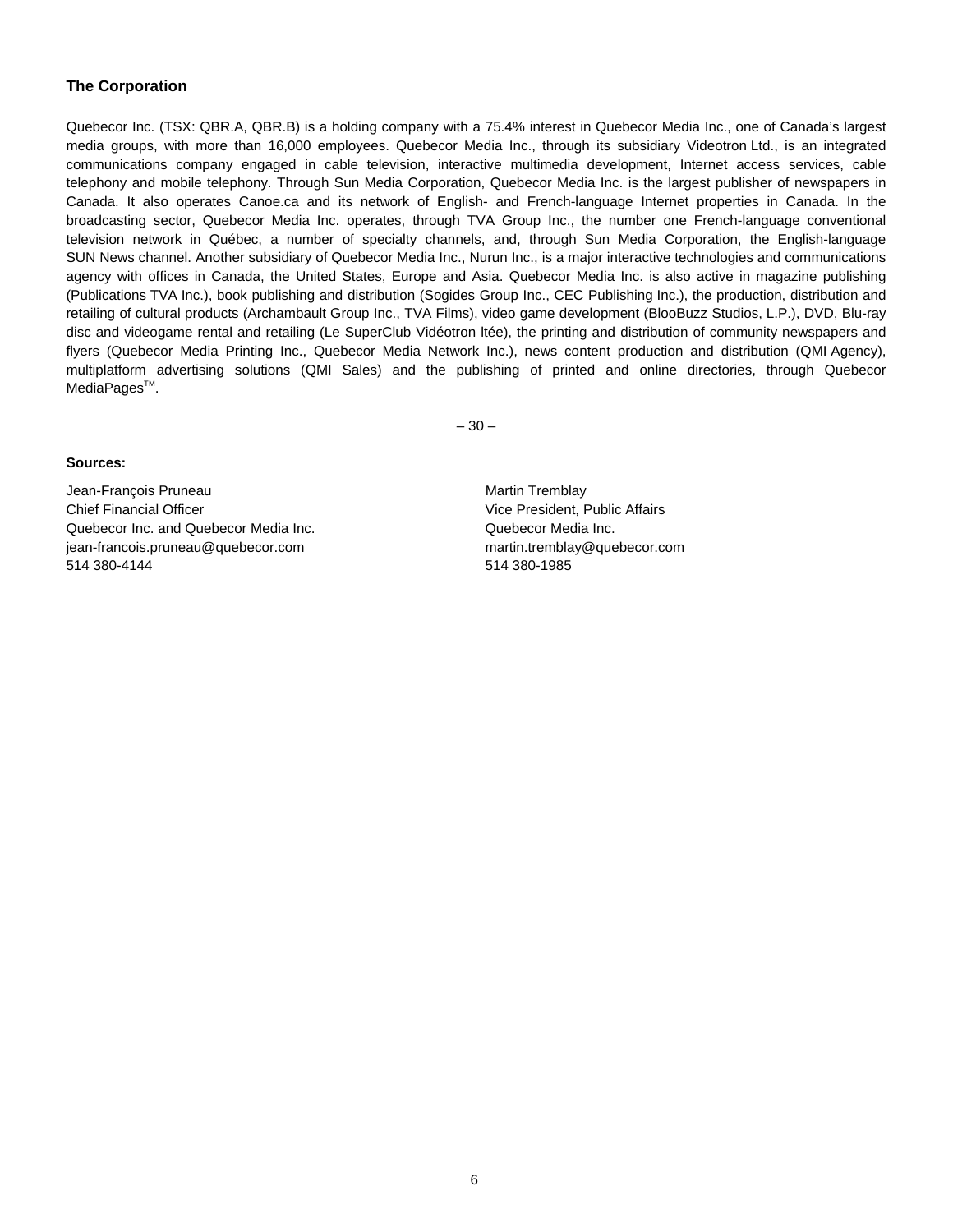## **DEFINITIONS**

#### **Operating income**

In its analysis of operating results, the Corporation defines operating income, as reconciled to net income under IFRS, as net income before amortization, financial expenses, gain (loss) on valuation and translation of financial instruments, charge for restructuring of operations, impairment of assets and other special items, impairment of goodwill and intangible assets, gain (loss) on debt refinancing, and income taxes. Operating income as defined above is not a measure of results that is consistent with IFRS. It is not intended to be regarded as an alternative to other financial operating performance measures or to the statement of cash flows as a measure of liquidity. It should not be considered in isolation or as a substitute for measures of performance prepared in accordance with IFRS. The Corporation uses operating income in order to assess the performance of its investment in Quebecor Media*.* The Corporation's management and Board of Directors use this measure in evaluating its consolidated results as well as the results of the Corporation's operating segments. This measure eliminates the significant level of depreciation and amortization of tangible and intangible assets and is unaffected by the capital structure or investment activities of the Corporation and its segments. Operating income is also relevant because it is a significant component of the Corporation's annual incentive compensation programs. A limitation of this measure, however, is that it does not reflect the periodic costs of tangible and intangible assets used in generating revenues in the Corporation's segments. The Corporation also uses other measures that do reflect such costs, such as cash flows from segment operations and free cash flows from continuing operating activities. In addition, measures like operating income are commonly used by the investment community to analyze and compare the performance of companies in the industries in which the Corporation is engaged. The Corporation's definition of operating income may not be the same as similarly titled measures reported by other companies.

Table 2 below provides a reconciliation of operating income with net income as disclosed in Quebecor's condensed consolidated financial statements.

#### **Table 2**

**Reconciliation of the operating income measure used in this press release to the net income measure used in the condensed consolidated financial statements** 

(in millions of Canadian dollars)

|                                                             |             | Three months ended<br>September 30 |    | Nine months ended<br>September 30 |    |         |
|-------------------------------------------------------------|-------------|------------------------------------|----|-----------------------------------|----|---------|
|                                                             | 2012        | 2011                               |    | 2012                              |    | 2011    |
|                                                             |             |                                    |    |                                   |    |         |
| Operating income (loss):                                    |             |                                    |    |                                   |    |         |
| Telecommunications                                          | \$<br>309.9 | \$<br>275.4                        | \$ | 914.6                             | \$ | 804.1   |
| News Media                                                  | 23.5        | 29.1                               |    | 76.5                              |    | 103.1   |
| <b>Broadcasting</b>                                         | 7.0         | 3.0                                |    | 20.9                              |    | 29.9    |
| Leisure and Entertainment                                   | 8.9         | 11.5                               |    | 8.1                               |    | 19.0    |
| Interactive Technologies and Communications                 | 0.4         | 3.2                                |    | 6.4                               |    | 5.4     |
| <b>Head Office</b>                                          | 3.1         | (2.5)                              |    | 6.3                               |    | 11.0    |
|                                                             | 352.8       | 319.7                              |    | 1,032.8                           |    | 972.5   |
| Amortization                                                | (146.7)     | (131.0)                            |    | (432.9)                           |    | (374.0) |
| <b>Financial expenses</b>                                   | (76.9)      | (83.4)                             |    | (239.2)                           |    | (245.2) |
| Gain (loss) on valuation and translation of financial       |             |                                    |    |                                   |    |         |
| instruments                                                 | 117.7       | (34.4)                             |    | 241.5                             |    | (27.9)  |
| Restructuring of operations, impairment of assets and other |             |                                    |    |                                   |    |         |
| special items                                               | (39.7)      | (2.9)                              |    | (28.8)                            |    | (19.0)  |
| Impairment of goodwill and intangible assets                | (187.0)     | -                                  |    | (201.5)                           |    |         |
| Gain (loss) on debt refinancing                             | -           | 2.7                                |    | (7.3)                             |    | (6.6)   |
| Income taxes                                                | (14.6)      | (21.4)                             |    | (106.4)                           |    | (81.2)  |
| <b>Net income</b>                                           | \$<br>5.6   | \$<br>49.3                         | \$ | 258.2                             | \$ | 218.6   |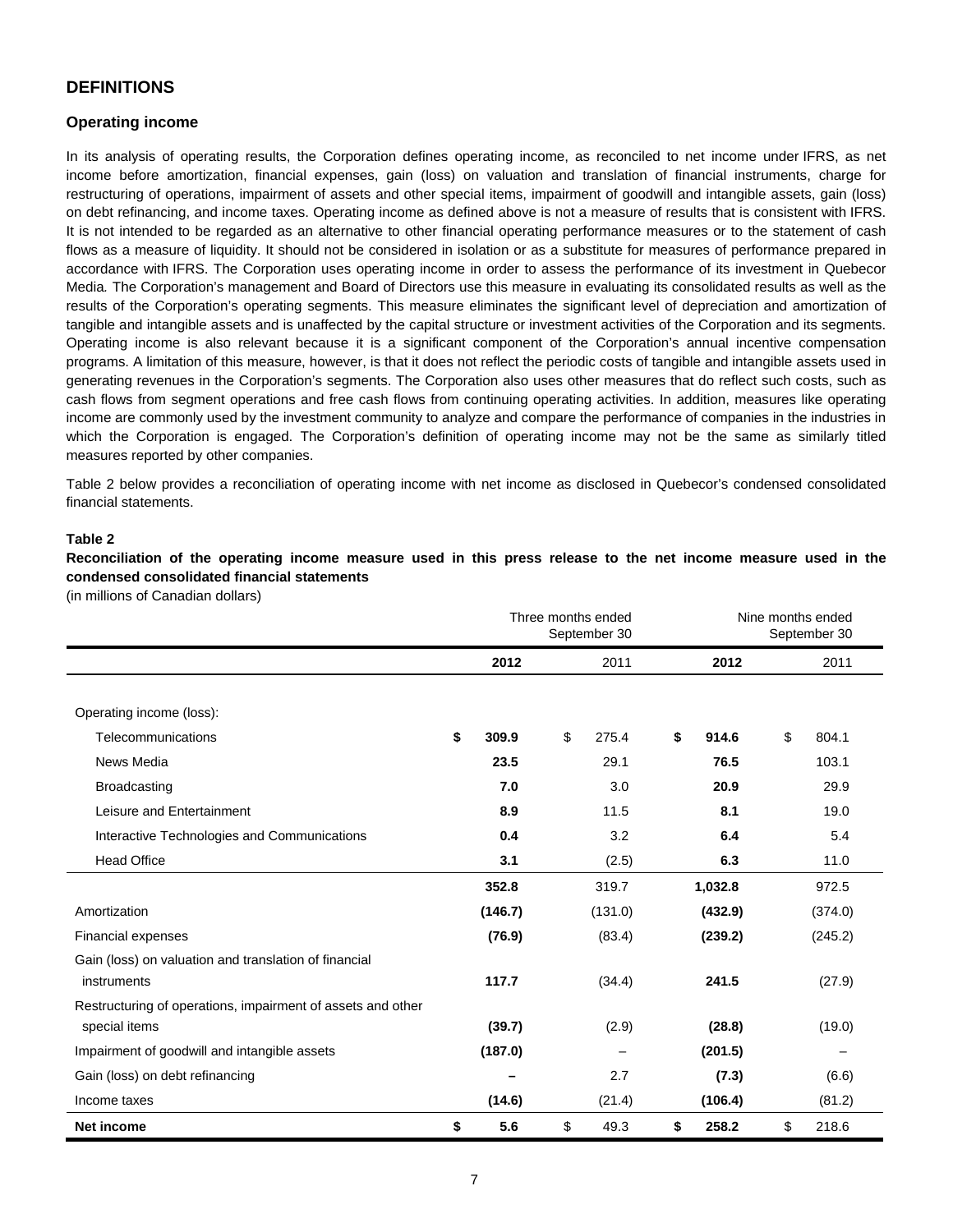### **Adjusted income from continuing operations**

The Corporation defines adjusted income from continuing operations, as reconciled to net income attributable to shareholders under IFRS, as net income attributable to shareholders before gain (loss) on valuation and translation of financial instruments, charge for restructuring of operations, impairment of assets and other special items, impairment of goodwill and intangible assets, and loss (gain) on debt refinancing, net of income tax and net income (loss) attributable to non-controlling interest. Adjusted income from continuing operations, as defined above, is not a measure of results that is consistent with IFRS. It should not be considered in isolation or as a substitute for measures of performance prepared in accordance with IFRS. The Corporation's definition of adjusted income from continuing operating activities may not be identical to similarly titled measures reported by other companies.

Table 3 provides a reconciliation of adjusted income from continuing operations to the net income attributable to shareholders measure used in Quebecor's condensed consolidated financial statements.

#### **Table 3**

**Reconciliation of the adjusted income from continuing operations measure used in this press release to the net income attributable to shareholders measure used in the condensed consolidated financial statements** 

(in millions of Canadian dollars)

|                                                                               | Three months ended<br>September 30 |         |    |        |    | Nine months ended<br>September 30 |    |        |  |  |
|-------------------------------------------------------------------------------|------------------------------------|---------|----|--------|----|-----------------------------------|----|--------|--|--|
|                                                                               |                                    | 2012    |    | 2011   |    | 2012                              |    | 2011   |  |  |
| Adjusted income from continuing operations                                    | \$                                 | 52.1    | \$ | 40.0   | \$ | 140.1                             | \$ | 135.9  |  |  |
| Gain (loss) on valuation and translation of financial<br>instruments          |                                    | 117.7   |    | (34.4) |    | 241.5                             |    | (27.9) |  |  |
| Restructuring of operations, impairment of assets and other<br>special items  |                                    | (39.7)  |    | (2.9)  |    | (28.8)                            |    | (19.0) |  |  |
| Impairment of goodwill and intangible assets                                  |                                    | (187.0) |    |        |    | (201.5)                           |    |        |  |  |
| Gain (loss) on debt refinancing                                               |                                    |         |    | 2.7    |    | (7.3)                             |    | (6.6)  |  |  |
| Income taxes related to adjustments <sup>1</sup>                              |                                    | 19.7    |    | 7.6    |    | (6.8)                             |    | 13.7   |  |  |
| Net income attributable to non-controlling interest related to<br>adjustments |                                    | 55.8    |    | 13.1   |    | 21.3                              |    | 19.5   |  |  |
| Net income attributable to shareholders                                       | \$                                 | 18.6    | \$ | 26.1   | \$ | 158.5                             | \$ | 115.6  |  |  |

1 Includes impact of fluctuations in tax rates applicable to adjusted items, either for statutory reasons or in connection with tax transactions.

#### **Average Monthly Revenue per User**

ARPU is an industry metric that the Corporation uses to measure its monthly cable television, Internet access, cable and mobile telephony revenues per average basic cable customer. ARPU is not a measurement that is consistent with IFRS and the Corporation's definition and calculation of ARPU may not be the same as identically titled measurements reported by other companies. The Corporation calculates ARPU by dividing its combined cable television, Internet access, cable telephony and mobile telephony revenues by the average number of basic customers during the applicable period, and then dividing the resulting amount by the number of months in the applicable period.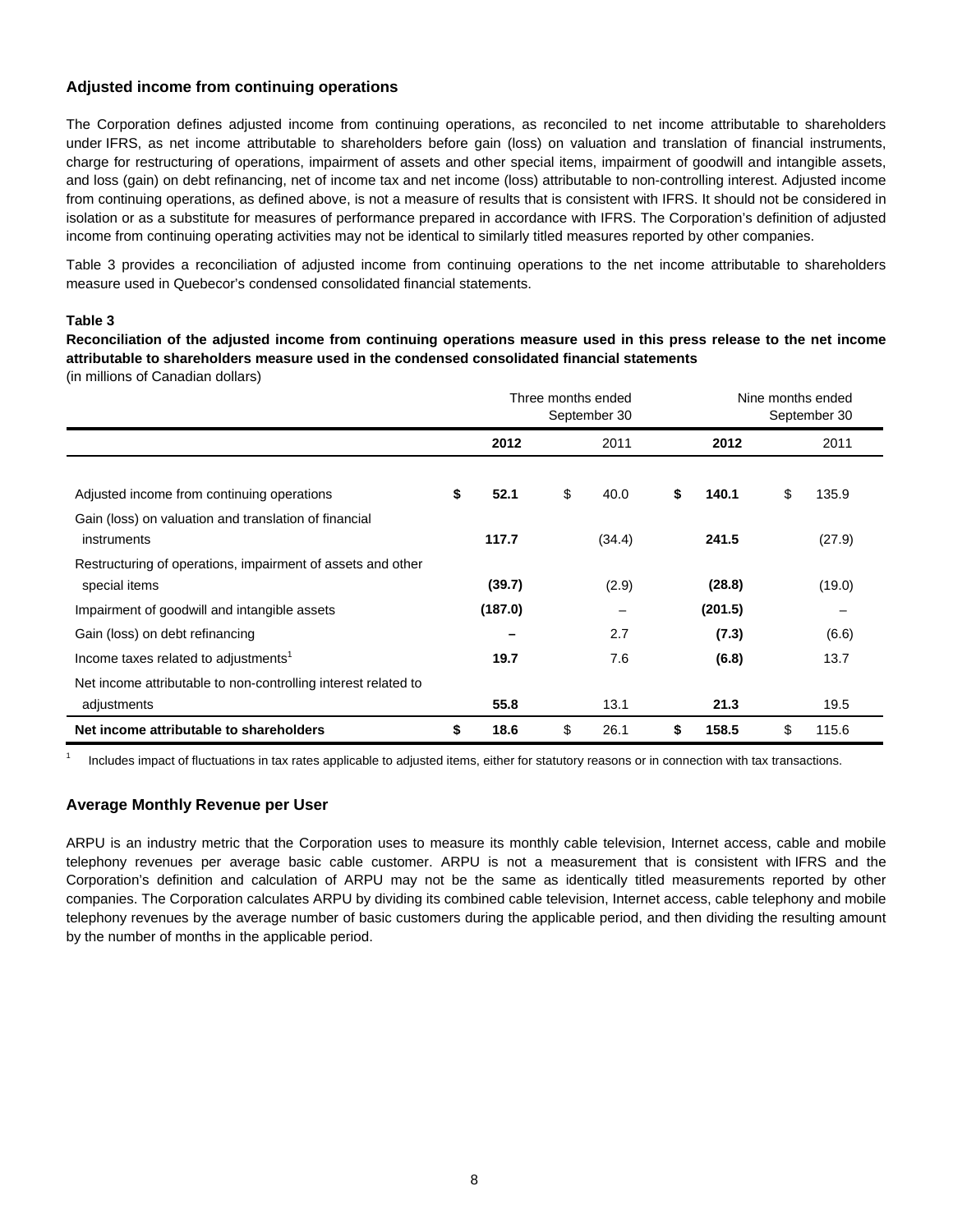## **CONSOLIDATED STATEMENTS OF INCOME**

(in millions of Canadian dollars, except for earnings per share data) (unaudited) **Revenues**  Telecommunications **\$ 659.2** \$ 611.6 **\$ 1,956.8** \$ 1,795.9 News Media **227.6** 235.2 **715.5** 742.8 Broadcasting **99.0** 89.3 **332.2** 313.9 Leisure and Entertainment **73.0** 73.8 **203.0** 206.7 Interactive Technologies and Communications<br>
Inter-segment **109.7** 29.9 **109.7** 29.9 **109.7** 84.9<br>
(33.4) (25.0) **107.7** (85.5) Inter-segment **(33.4)** (25.0) **(107.7)** (85.5) **1,059.1** 1,014.8 **3,209.5** 3,058.7 Cost of sales, selling and administrative expenses **706.3** 695.1 **2,176.7** 2,086.2 Amortization **146.7** 131.0 **432.9** 374.0 Financial expenses **76.9** 83.4 **239.2** 245.2 (Gain) loss on valuation and translation of financial instruments **(117.7)** 34.4 **(241.5)** 27.9 Restructuring of operations, impairment of assets and other special items **39.7** 2.9 28.8<br>187.0 201.5 197.0 Impairment of goodwill and intangible assets<br>
(Gain) loss on debt refinancing<br>
6.6 (Gain) loss on debt refinancing **Income before income taxes 20.2** 70.7 **364.6** 299.8 Income taxes: Current **10.4** 0.2 **36.2** (4.9) Deferred **4.2** 21.2 **70.2** 86.1  **14.6** 21.4 **106.4** 81.2 **Net income \$ 5.6** \$ 49.3 **\$ 258.2** \$ 218.6 **Attributable to:** Shareholders **\$ 18.6** \$ 26.1 **\$ 158.5** \$ 115.6 Non-controlling interests **(13.0)** 23.2 **99.7** 103.0 **Earnings per share attributable to shareholders Basic \$ 0.30** \$ 0.41 **\$ 2.50** \$ 1.80 **Diluted 0.30** 0.40 **2.49** 1.77 **Weighted average number of shares outstanding (in millions) 63.1** 63.9 **63.4** 64.2 Weighted average number of diluted shares (in millions) 63.2 64.5 63.5 64.8 Nine months ended  **2012** 2011 September 30 September 30  **2012** 2011 Three months ended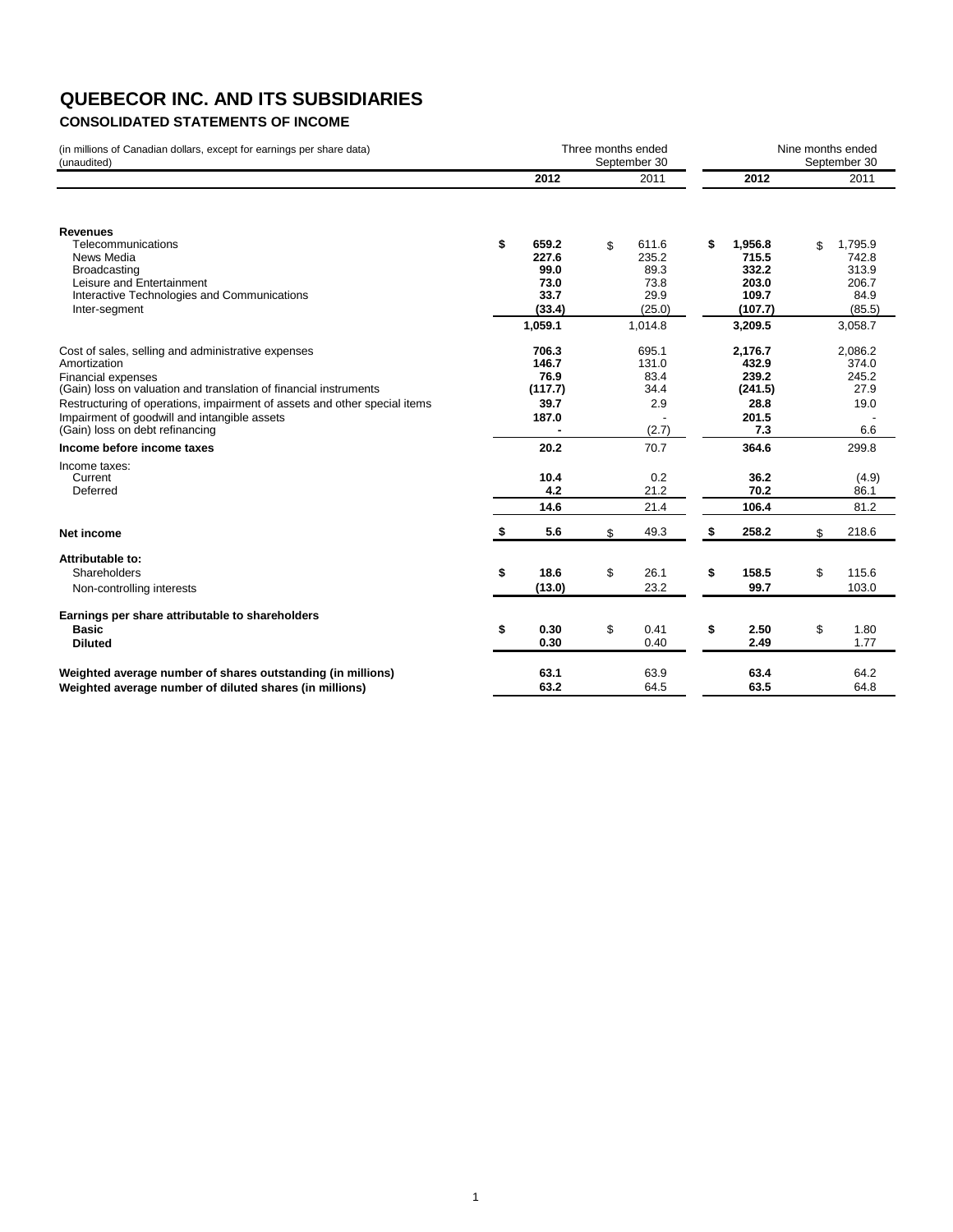## **CONSOLIDATED STATEMENTS OF COMPREHENSIVE INCOME**

| (in millions of Canadian dollars)<br>(unaudited)                                                                        |    | Three months ended<br>September 30 |    |                |    |                | Nine months ended<br>September 30 |                |  |  |  |  |
|-------------------------------------------------------------------------------------------------------------------------|----|------------------------------------|----|----------------|----|----------------|-----------------------------------|----------------|--|--|--|--|
|                                                                                                                         |    | 2012                               |    | 2011           |    | 2012           |                                   | 2011           |  |  |  |  |
| <b>Net income</b>                                                                                                       | \$ | 5.6                                | \$ | 49.3           | \$ | 258.2          | \$                                | 218.6          |  |  |  |  |
| Other comprehensive income:<br>(Loss) gain on translation of net investments in foreign operations<br>Cash flow hedges: |    | (2.9)                              |    | 0.8            |    | (3.7)          |                                   | 1.6            |  |  |  |  |
| Gain on valuation of derivative financial instruments<br>Deferred income taxes<br>Defined benefit plans:                |    | 5.8<br>2.3                         |    | 19.4<br>(10.0) |    | 31.2<br>1.4    |                                   | 13.4<br>(7.1)  |  |  |  |  |
| Net change in asset limit or in minimum funding liability<br>Deferred income taxes<br>Reclassification to income:       |    |                                    |    | (0.1)          |    |                |                                   | (0.3)<br>0.1   |  |  |  |  |
| Other comprehensive income related to cash flow hedges<br>Deferred income taxes                                         |    |                                    |    | 0.8<br>(0.2)   |    | (3.3)<br>(1.2) |                                   | 0.8<br>(0.2)   |  |  |  |  |
|                                                                                                                         |    | 5.2                                |    | 10.7           |    | 24.4           |                                   | 8.3            |  |  |  |  |
| <b>Comprehensive income</b>                                                                                             |    | 10.8                               | \$ | 60.0           |    | 282.6          | \$                                | 226.9          |  |  |  |  |
| Attributable to:<br><b>Shareholders</b><br>Non-controlling interests                                                    | \$ | 21.5<br>(10.7)                     | \$ | 32.3<br>27.7   | \$ | 171.9<br>110.7 | \$                                | 120.3<br>106.6 |  |  |  |  |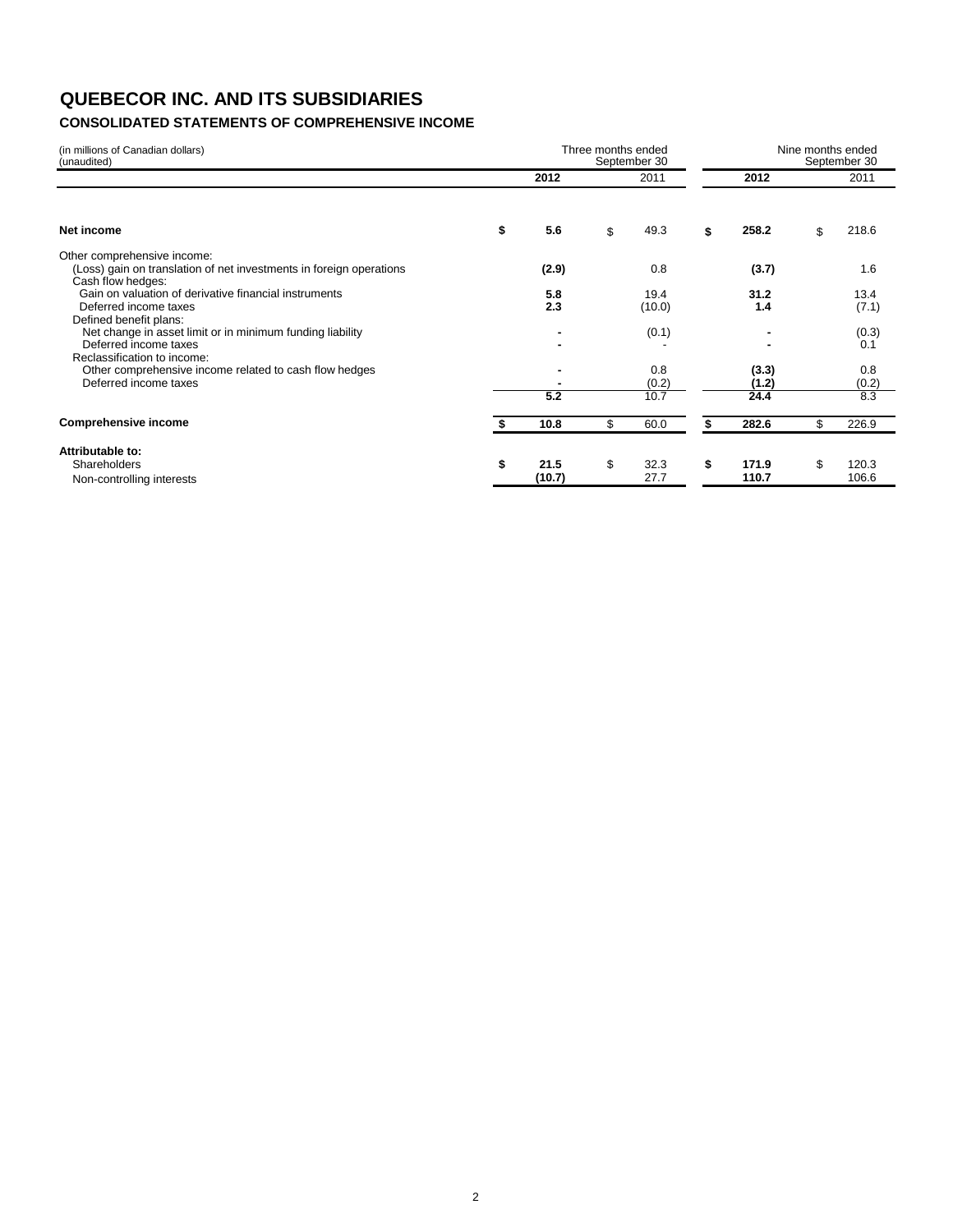# **SEGMENTED INFORMATION**

| (in millions of Canadian dollars)<br>(unaudited)                                                                                                                                                                                                                                                                | Three months ended<br>September 30 |                                                    |          | Nine months ended<br>September 30                     |          |                                                     |          |                                                     |
|-----------------------------------------------------------------------------------------------------------------------------------------------------------------------------------------------------------------------------------------------------------------------------------------------------------------|------------------------------------|----------------------------------------------------|----------|-------------------------------------------------------|----------|-----------------------------------------------------|----------|-----------------------------------------------------|
|                                                                                                                                                                                                                                                                                                                 |                                    | 2012                                               |          | 2011                                                  |          | 2012                                                |          | 2011                                                |
| Net income before amortization, financial expenses,<br>(gain) loss on valuation and translation of financial<br>instruments, restructuring of operations, impairment<br>of assets and other special items, impairment of goodwill<br>and intangible assets, (gain) loss on debt refinancing<br>and income taxes |                                    |                                                    |          |                                                       |          |                                                     |          |                                                     |
| Telecommunications<br>News Media<br><b>Broadcasting</b><br>Leisure and Entertainment<br>Interactive Technologies and Communications<br><b>Head Office</b>                                                                                                                                                       | \$                                 | 309.9<br>23.5<br>7.0<br>8.9<br>0.4<br>3.1          | \$       | 275.4<br>29.1<br>3.0<br>11.5<br>3.2<br>(2.5)          | \$       | 914.6<br>76.5<br>20.9<br>8.1<br>6.4<br>6.3          | \$       | 804.1<br>103.1<br>29.9<br>19.0<br>5.4<br>11.0       |
| Amortization                                                                                                                                                                                                                                                                                                    | \$                                 | 352.8                                              | \$       | 319.7                                                 | \$       | 1,032.8                                             | \$       | 972.5                                               |
| Telecommunications<br>News Media<br><b>Broadcasting</b><br>Leisure and Entertainment<br>Interactive Technologies and Communications<br><b>Head Office</b>                                                                                                                                                       | \$<br>\$                           | 123.2<br>13.8<br>5.5<br>2.4<br>1.0<br>0.8<br>146.7 | \$<br>\$ | 108.0<br>14.3<br>4.4<br>2.4<br>0.9<br>1.0<br>131.0    | \$<br>\$ | 359.9<br>43.0<br>16.1<br>7.5<br>3.8<br>2.6<br>432.9 | \$<br>\$ | 307.9<br>41.1<br>12.8<br>6.8<br>2.5<br>2.9<br>374.0 |
| Additions to property, plant and equipment<br>Telecommunications<br>News Media<br><b>Broadcasting</b><br>Leisure and Entertainment<br>Interactive Technologies and Communications<br><b>Head Office</b>                                                                                                         | \$<br>\$                           | 174.5<br>2.0<br>5.8<br>1.8<br>0.8<br>0.9<br>185.8  | \$<br>\$ | 194.2<br>2.9<br>7.1<br>2.4<br>0.5<br>0.1<br>207.2     | \$<br>\$ | 519.5<br>5.5<br>17.9<br>3.6<br>3.0<br>2.1<br>551.6  | \$<br>\$ | 531.8<br>11.3<br>22.5<br>4.0<br>3.7<br>0.8<br>574.1 |
| Additions to intangible assets<br>Telecommunications<br>News Media<br><b>Broadcasting</b><br>Leisure and Entertainment<br>Inter-segment                                                                                                                                                                         | \$                                 | 11.9<br>3.1<br>0.9<br>0.5<br>(0.4)                 | \$       | 17.7<br>2.7<br>1.4<br>1.2<br>$\overline{\phantom{a}}$ | \$       | 45.6<br>9.2<br>2.2<br>3.3<br>(1.4)                  | \$       | 49.4<br>8.1<br>3.4<br>3.8                           |
|                                                                                                                                                                                                                                                                                                                 | \$                                 | 16.0                                               | \$       | 23.0                                                  | \$       | 58.9                                                | \$       | 64.7                                                |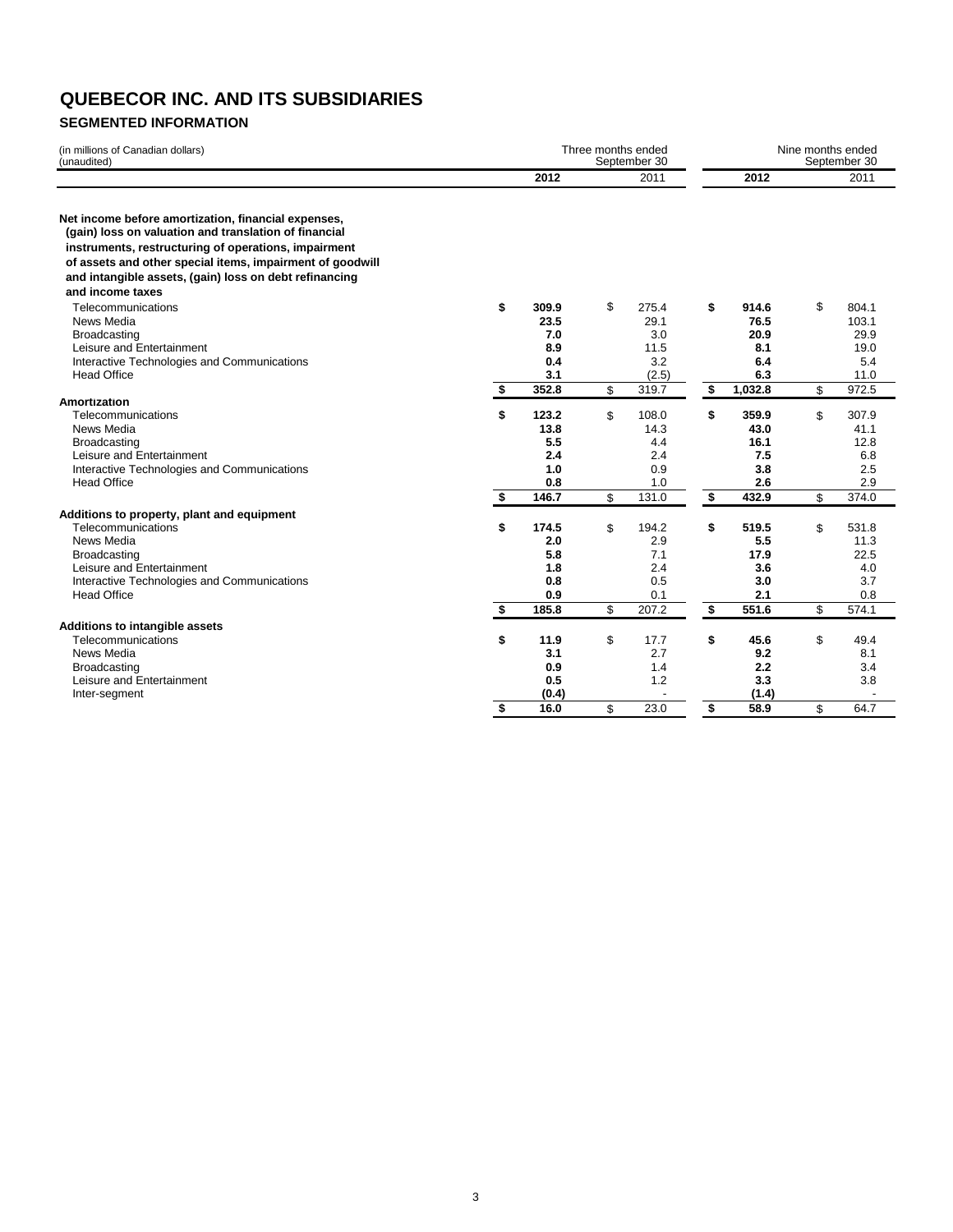## **QUEBECOR INC. AND ITS SUBSIDIARIES CONSOLIDATED STATEMENTS OF EQUITY**

(in millions of Canadian dollars)

(unaudited)

|                                                  | Equity attributable to shareholders |    |                    |    |                 |    |                                  |                         | <b>Equity</b> |                  |
|--------------------------------------------------|-------------------------------------|----|--------------------|----|-----------------|----|----------------------------------|-------------------------|---------------|------------------|
|                                                  |                                     |    |                    |    |                 |    | <b>Accumulated</b><br>other com- | attributable<br>to non- |               |                  |
|                                                  | Capital                             |    | <b>Contributed</b> |    | <b>Retained</b> |    | prehensive                       |                         | controlling   | <b>Total</b>     |
|                                                  | stock                               |    | surplus            |    | earnings        |    | income                           |                         | interests     | equity           |
|                                                  |                                     |    |                    |    |                 |    |                                  |                         |               |                  |
| Balance as of December 31, 2010                  | \$<br>346.6                         | \$ | 0.9                | \$ | 943.6           | \$ | 13.7                             | \$                      | 1,346.9       | \$<br>2,651.7    |
| Net income                                       |                                     |    |                    |    | 115.6           |    |                                  |                         | 103.0         | 218.6            |
| Other comprehensive income                       |                                     |    |                    |    | 0.1             |    | 4.6                              |                         | 3.6           | 8.3              |
| Issuance of shares of a subsidiary               |                                     |    |                    |    |                 |    |                                  |                         | 1.0           | 1.0              |
| Repurchase of Class B shares<br><b>Dividends</b> | (5.6)                               |    |                    |    | (18.4)<br>(9.6) |    |                                  |                         | (35.2)        | (24.0)<br>(44.8) |
| Balance as of September 30, 2011                 | 341.0                               |    | 0.9                |    | 1,031.3         |    | 18.3                             |                         | 1,419.3       | 2,810.8          |
| Net income                                       |                                     |    |                    |    | 85.4            |    |                                  |                         | 79.0          | 164.4            |
| Other comprehensive loss                         |                                     |    |                    |    | (31.6)          |    | (9.7)                            |                         | (42.6)        | (83.9)           |
| Repurchase of Class B shares                     | (1.5)                               |    |                    |    | (4.7)           |    |                                  |                         |               | (6.2)            |
| <b>Dividends</b>                                 |                                     |    |                    |    | (3.2)           |    |                                  |                         | (11.3)        | (14.5)           |
| Balance as of December 31, 2011                  | 339.5                               |    | 0.9                |    | 1,077.2         |    | 8.6                              |                         | 1,444.4       | 2,870.6          |
| Net income                                       |                                     |    |                    |    | 158.5           |    |                                  |                         | 99.7          | 258.2            |
| Other comprehensive income                       |                                     |    |                    |    |                 |    | 13.4                             |                         | 11.0          | 24.4             |
| <b>Issuance of Class B shares</b>                | 3.6                                 |    | 1.5                |    |                 |    |                                  |                         |               | 5.1              |
| Repurchase of Class B shares                     | (5.5)                               |    |                    |    | (20.3)          |    |                                  |                         |               | (25.8)           |
| Acquisition of non-controlling interests         |                                     |    | (0.1)              |    |                 |    |                                  |                         | 0.1           |                  |
| <b>Dividends</b>                                 |                                     |    |                    |    | (9.5)           |    |                                  |                         | (34.1)        | (43.6)           |
| Balance as of September 30, 2012                 | \$<br>337.6                         | \$ | 2.3                | \$ | 1,205.9         | \$ | 22.0                             | \$                      | 1,521.1       | \$<br>3,088.9    |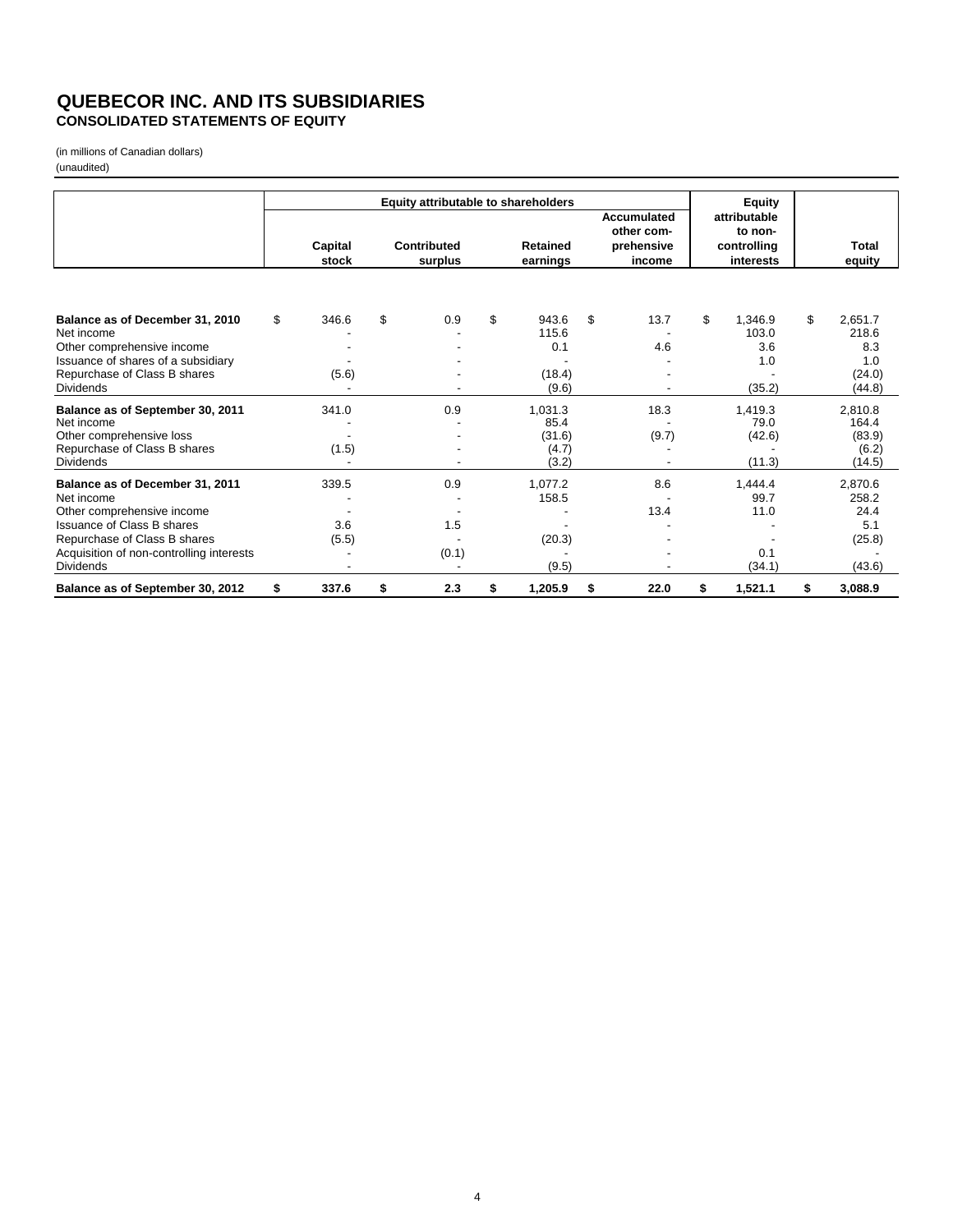## **CONSOLIDATED STATEMENTS OF CASH FLOWS**

| (in millions of Canadian dollars)<br>(unaudited)                                |    |              | Three months ended<br>September 30 | Nine months ended<br>September 30 |              |    |         |  |  |
|---------------------------------------------------------------------------------|----|--------------|------------------------------------|-----------------------------------|--------------|----|---------|--|--|
|                                                                                 |    | 2012         | 2011                               |                                   | 2012         |    | 2011    |  |  |
|                                                                                 |    |              |                                    |                                   |              |    |         |  |  |
| Cash flows related to operating activities                                      |    |              |                                    |                                   |              |    |         |  |  |
| Net income                                                                      | \$ | 5.6          | \$<br>49.3                         | \$                                | 258.2        | \$ | 218.6   |  |  |
| Adjustments for:                                                                |    |              |                                    |                                   |              |    |         |  |  |
| Amortization of property, plant and equipment                                   |    | 112.6        | 99.5                               |                                   | 331.2        |    | 285.4   |  |  |
| Amortization of intangible assets                                               |    | 34.1         | 31.5                               |                                   | 101.7        |    | 88.6    |  |  |
| (Gain) loss on valuation and translation of financial instruments               |    | (117.7)      | 34.4                               |                                   | (241.5)      |    | 27.9    |  |  |
| Gain on business disposals                                                      |    |              |                                    |                                   | (12.9)       |    |         |  |  |
| Impairment of assets                                                            |    | 7.5<br>187.0 | 0.3                                |                                   | 7.5<br>201.5 |    | 1.5     |  |  |
| Impairment of goodwill and intangible assets<br>(Gain) loss on debt refinancing |    |              | (2.7)                              |                                   | 7.3          |    | 6.6     |  |  |
| Amortization of financing costs and long-term debt discount                     |    | 3.6          | 3.3                                |                                   | 10.9         |    | 9.2     |  |  |
| Deferred income taxes                                                           |    | 4.2          | 21.2                               |                                   | 70.2         |    | 86.1    |  |  |
| Other                                                                           |    | (0.6)        | 2.3                                |                                   | 1.1          |    | 0.9     |  |  |
|                                                                                 |    | 236.3        | 239.1                              |                                   | 735.2        |    | 724.8   |  |  |
| Net change in non-cash balances related to operating activities                 |    | 142.3        | 141.1                              |                                   | 108.8        |    | (32.4)  |  |  |
| Cash flows provided by operating activities                                     |    | 378.6        | 380.2                              |                                   | 844.0        |    | 692.4   |  |  |
| Cash flows related to investing activities                                      |    |              |                                    |                                   |              |    |         |  |  |
| Business acquisitions, net of cash and cash equivalents                         |    |              | (5.6)                              |                                   | (0.8)        |    | (55.7)  |  |  |
| Business disposals, net of cash and cash equivalents                            |    | 0.8          |                                    |                                   | 18.7         |    |         |  |  |
| Additions to property, plant and equipment                                      |    | (185.8)      | (207.2)                            |                                   | (551.6)      |    | (574.1) |  |  |
| Additions to intangible assets                                                  |    | (16.0)       | (23.0)                             |                                   | (58.9)       |    | (64.7)  |  |  |
| Proceeds from disposals of assets                                               |    | 3.7          | 2.5                                |                                   | 6.1          |    | 7.5     |  |  |
| Other                                                                           |    | 0.4          | 0.4                                |                                   | (0.6)        |    | 3.2     |  |  |
| Cash flows used in investing activities                                         |    | (196.9)      | (232.9)                            |                                   | (587.1)      |    | (683.8) |  |  |
| Cash flows related to financing activities                                      |    |              |                                    |                                   |              |    |         |  |  |
| Net change in bank indebtedness                                                 |    | (4.8)        | 1.9                                |                                   | (2.7)        |    | (1.0)   |  |  |
| Net change under revolving credit facilities                                    |    | 10.5         | 6.9                                |                                   | (12.4)       |    | (4.0)   |  |  |
| Issuance of long-term debt, net of financing fees                               |    | 34.9         | 294.9                              |                                   | 822.5        |    | 614.8   |  |  |
| Repayment of long-term debt                                                     |    | (40.3)       | (254.9)                            |                                   | (749.3)      |    | (481.1) |  |  |
| Settlement of hedging contracts                                                 |    | 3.6          | (54.8)                             |                                   | (40.5)       |    | (160.2) |  |  |
| <b>Issuance of Class B shares</b>                                               |    |              |                                    |                                   | 3.6          |    |         |  |  |
| Repurchase of Class B shares                                                    |    | (20.5)       | (24.0)                             |                                   | (25.8)       |    | (24.0)  |  |  |
| <b>Dividends</b>                                                                |    | (3.2)        | (6.4)                              |                                   | (9.5)        |    | (9.6)   |  |  |
| Dividends paid to non-controlling interests                                     |    | (11.4)       | (11.4)                             |                                   | (34.1)       |    | (35.2)  |  |  |
| Other                                                                           |    |              | 0.1                                |                                   |              |    | 1.1     |  |  |
| Cash flows used in financing activities                                         |    | (31.2)       | (47.7)                             |                                   | (48.2)       |    | (99.2)  |  |  |
| Net change in cash and cash equivalents                                         |    | 150.5        | 99.6                               |                                   | 208.7        |    | (90.6)  |  |  |
| Effect of exchange rate changes on cash and cash equivalents                    |    |              |                                    |                                   |              |    |         |  |  |
| denominated in foreign currencies                                               |    | (0.3)        |                                    |                                   | (0.5)        |    | 0.3     |  |  |
| Cash and cash equivalents at beginning of period                                |    | 204.4        | 52.8                               |                                   | 146.4        |    | 242.7   |  |  |
| Cash and cash equivalents at end of period                                      | \$ | 354.6        | \$<br>152.4                        | \$                                | 354.6        | \$ | 152.4   |  |  |
|                                                                                 |    |              |                                    |                                   |              |    |         |  |  |
|                                                                                 |    |              |                                    |                                   |              |    |         |  |  |
| Cash and cash equivalents consist of<br>Cash                                    | \$ | 29.7         | \$<br>40.4                         | \$                                | 29.7         | \$ | 40.4    |  |  |
| Cash equivalents                                                                |    | 324.9        | 112.0                              |                                   | 324.9        |    | 112.0   |  |  |
|                                                                                 | \$ | 354.6        | \$<br>152.4                        | \$                                | 354.6        | \$ | 152.4   |  |  |
|                                                                                 |    |              |                                    |                                   |              |    |         |  |  |
| Interest and taxes reflected as operating activities                            |    |              |                                    |                                   |              |    |         |  |  |
| Cash interest payments                                                          | \$ | 17.2         | \$<br>22.9                         | \$                                | 168.3        | \$ | 186.1   |  |  |
| Cash income tax payments (net of refunds)                                       |    | (1.5)        | (3.7)                              |                                   | 6.0          |    | 30.3    |  |  |